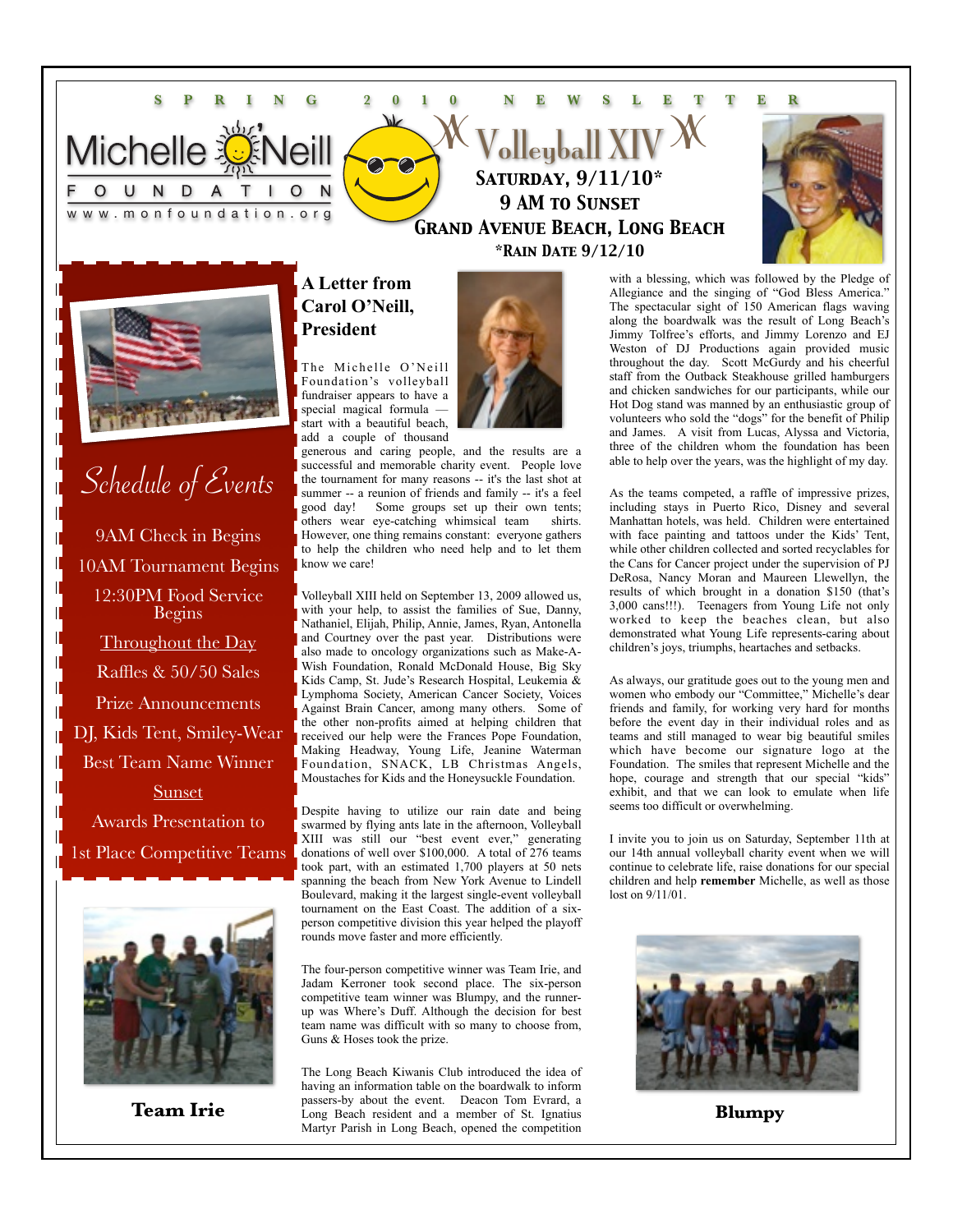

**Matt Campo & Rick O'Neill**

On February 23, 2009, Carol O'Neill and her son, Rick were invited to visit the Ronald McDonald House of Long Island to view a plaque dedicated to Michelle and the Foundation. Matthew Campo, Director of Development & Communications, was a most gracious tour guide: and a perfect representative of what the Ronald McDonald House stands for – love, comfort and encouragement! The House is a home-away-from-home for families of seriously ill children undergoing critical medical treatment in area hospitals. A two-minute walk from Schneider Children's Hospital, the Ronald McDonald House of LI provides a comfortable and supportive environment, helping families through their most difficult time. The Ronald McDonald House holds a very special place in the hearts of the O'Neills' as it was their home away from home on many occasions during Michelle's treatment at Memorial Sloan Kettering Cancer Center in Manhattan.

Miracles

A Thanksgiving Liturgy was held on November 24<sup>th</sup> at St. Ignatius Church and Carol O'Neill and Caryl: Ann Niven were invited by the third graders of Long Beach Catholic Regional School to represent the Michelle O'Neill Foundation as one of the many local organizations that were honored at the liturgy for helping those in need. The third graders, under the supervision of Miss Carey and Mrs. Canner, escorted representatives from various organizations, and the procession included family members from some of the school families as well as representatives from organizations throughout the community.



Artist: Elizabeth Rooney, 3rd Grade LBCRS



Santa Claus - For He's a Jolly Good Fellow

The House that Love Built . . . .

Two Hundred Thirty redrobed Santa's assisted by their fur-trimmed elves made an early visit to the West End of Long Beach

on Saturday, December  $12<sup>th</sup>$  for the 7<sup>th</sup> Annual Drew Eidel Santa Claus Pub: Crawl. A total of \$6,140 was raised, making a grand total of over \$20,000 donated to The Michelle O'Neill Foundation since the inception of the "crawl." Bill Holtmeyer coordinates the event with Frank Schiele, Kenny: Leahy and Janice Phillips, with Ed Phillips and Cindy Duso offering their help as well. The owners of the Inn and Saloon—Eamon Donahoe, Pete: Jacataut, JP Kavanaugh & Kenny Jacataut -- have made generous: contributions over the past few years and continue to help the Foundation carry out its mission to help children with cancer and special needs.

This charity event is held in the memory of Drew Eidel who passed away from brain cancer in December 2003 at the age of 40. Drew, a long term resident of Long Beach, served his country in the Marines and was a registered nurse at North Shore Hospital.

We at the Foundation continue to honor the memories of Drew and Michelle and are grateful to all

those donors who join us in wanting to carry on their memories by helping children who need help!



## T-Shirt Sponsors

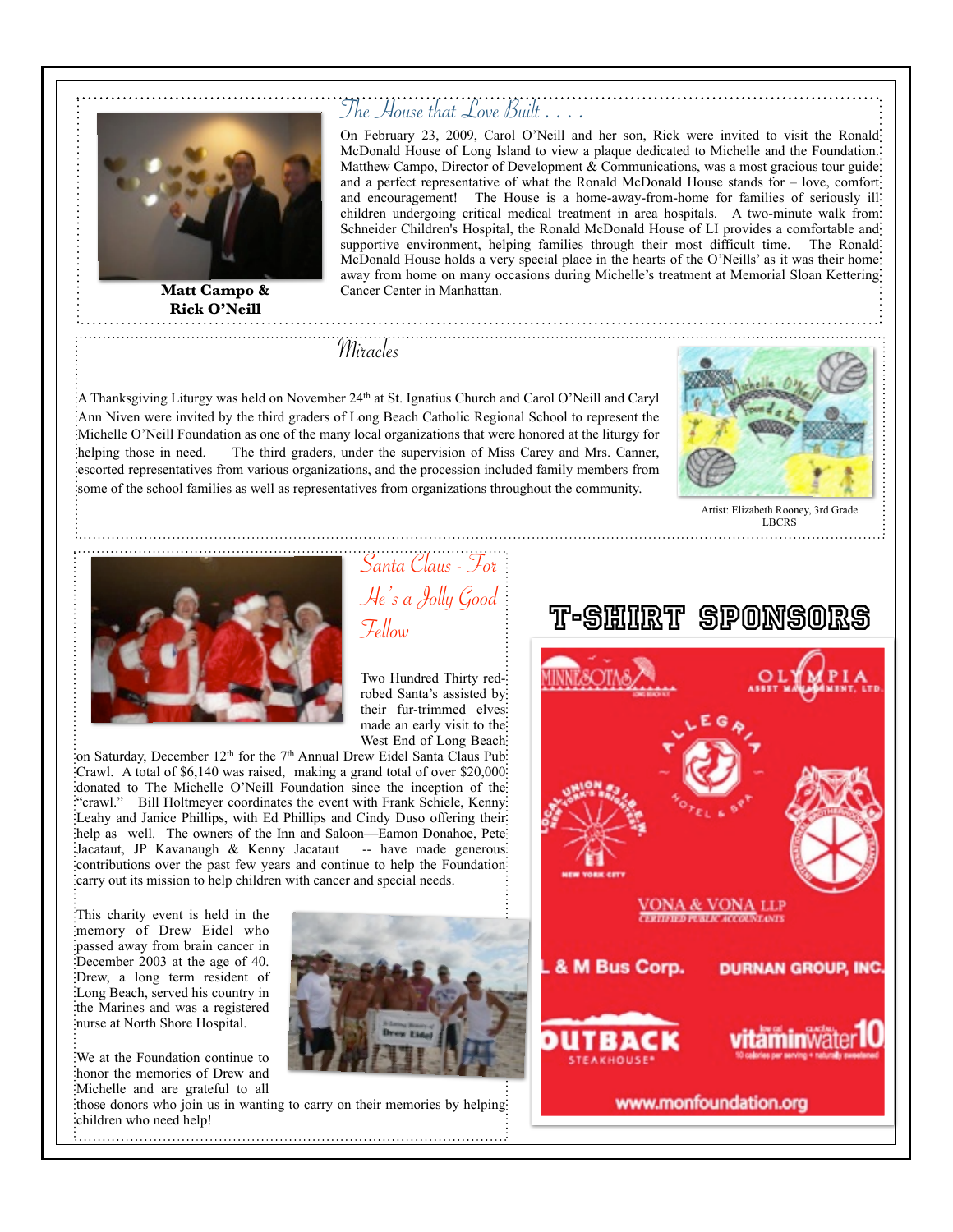

# Net Sponsors

All Island Auto Sales A.O.H. Division 17 Pray for Alexa Rae The Beach House Beach Music Productions Beach Tennis USA Beech Street Gallery Billy's Beach Café Bullochs of Belle Harbor Buoy Bar The Cabana Caffe Laguna In Memory of FF Mike Carlo In Memory of Joseph Casazza The Cliggett Family Complete Casting/Jackie Kelly The Cronin Family Curves of Long Beach The Denihan Family Frank Dikranis The Durnan Group In Memory of Drew Eidel Enterprise Association Steamfitters, Local #638

Erlin of Long Island FDNY - E-285, TL-142 Dorothy Finn Foundation The Finnegan Family Bennett A. Gallinaro, D.D.S. The Glennon Family Hagen School of Irish Dance In Memory of Mary Beth Hennessey E. W. Howell Co. Inc Syde Hurdus Foundation The Inn The Irish Cottage Kings Pharmacy Kiwanis Club of Long Beach K of C Council #2626 Kravit Jewelers Lancer Insurance In Memory of Jamie-Landau Family In Memory of Virginia Laskas Local Union #3 Electricians Lola's Long Beach Polar Bears The Lyons Family In Memory of Mary McGahan

Doreen & Chuck McWade Maggies Paratransit Corp. Maspeth Federal Savings Minnesota's Restaurant Barbara Mosca Murray & McCann NYC Check Express NYFP - New York Fabric Panel In Memory of Jimmy O'Connor Ooh La La Peknic, Peknic & Schaefer Plumbers Local Union #1 Frances Pope Foundation Pro Soccer Kids O'Neill's Restaurant The Saloon Seaside Celebrations Shines By the Sea SNACK Speakeasy The Station for Hair Sunset Yogurt Factory Swingbellys BBQ The Tormey Family

Trainor's Bobby Van's Voices Against Brain Cancer The Walters Family Jeanine Waterman Foundation In Memory of Michael Weinberg West End & East End Pizza Whale's Tail Jaime Whelan-Here With Us Always Woodside Pizza Richard Yankay Scholarship Fund Zamboni's Deli



**CHILDREN WITH** 

Raffle Prize Benefactors Band and the Benefit for Benefit for Benefit for Benefit for Benefit for Benefit for

Affinia Allegria Hotel & Spa The Benjamin Hotel Billy's Beach Café Bobby T's Bridge Club Pat Bisogno-Disney Resort Casa Bomberos,Rincon, PR Cabana Capital Grill Joseph Christopher Coastal Grill Connolly's CSI Miami C-Town Curves of Long Beach Nick DiAngelo Disney Saratoga Springs Resort Chris Drury Peter Duffy Furs Duke Falcon's En Vogue Fisherman's Catch Restaurant Frock

Grand Hyatt Hunter Mt. Hyatt Regency Aruba Resort & Casino The Inn Juan's Kettle Bell Kim's Nails Kings 'n Things Kravit Jewelers KS Restorations Brian Leetch Lido Golf Club Lil Towheads Lola's Long Beach Cinema Long Beach Florist Long Beach Surf Shop Mio Posto Monterey Grill Mulberry Street Nick DiAngelo Omni Berkshire Hotel O'Neill's Restaurant Ooh La La Perfect Pint Polo Ralph Lauren Pro Soccer Kids RVC Surf Shop Salon 263 Salon Sculpture Saloon Seaside Celebrations Seating Solutions Shelburne Murray Hill Skudin Surf & Swim Smith & Wollensky Sorrento's Speakeasy The Station for Hair Swingbelly's **Synergy** Sugo

Matteo's

Tat'd Tots Tee Shirts Ticket Town Tilben's Tilles Center U.S. Limousine Bobby Van's Steakhouse West End/East End Pizza West End Coffee Shop Whale's Tale The Wharf Williams & Sonoma Windham Mt. WANK Boarding Co. Woodloch Pines





paypal

Garden City Hotel



The Long Beach Herald named Carol O'Neill "Person of the Year '09" for the work she has done enriching the lives of children with cancer and her dedication to other volunteer work, such as with the Waterfront Warriors.